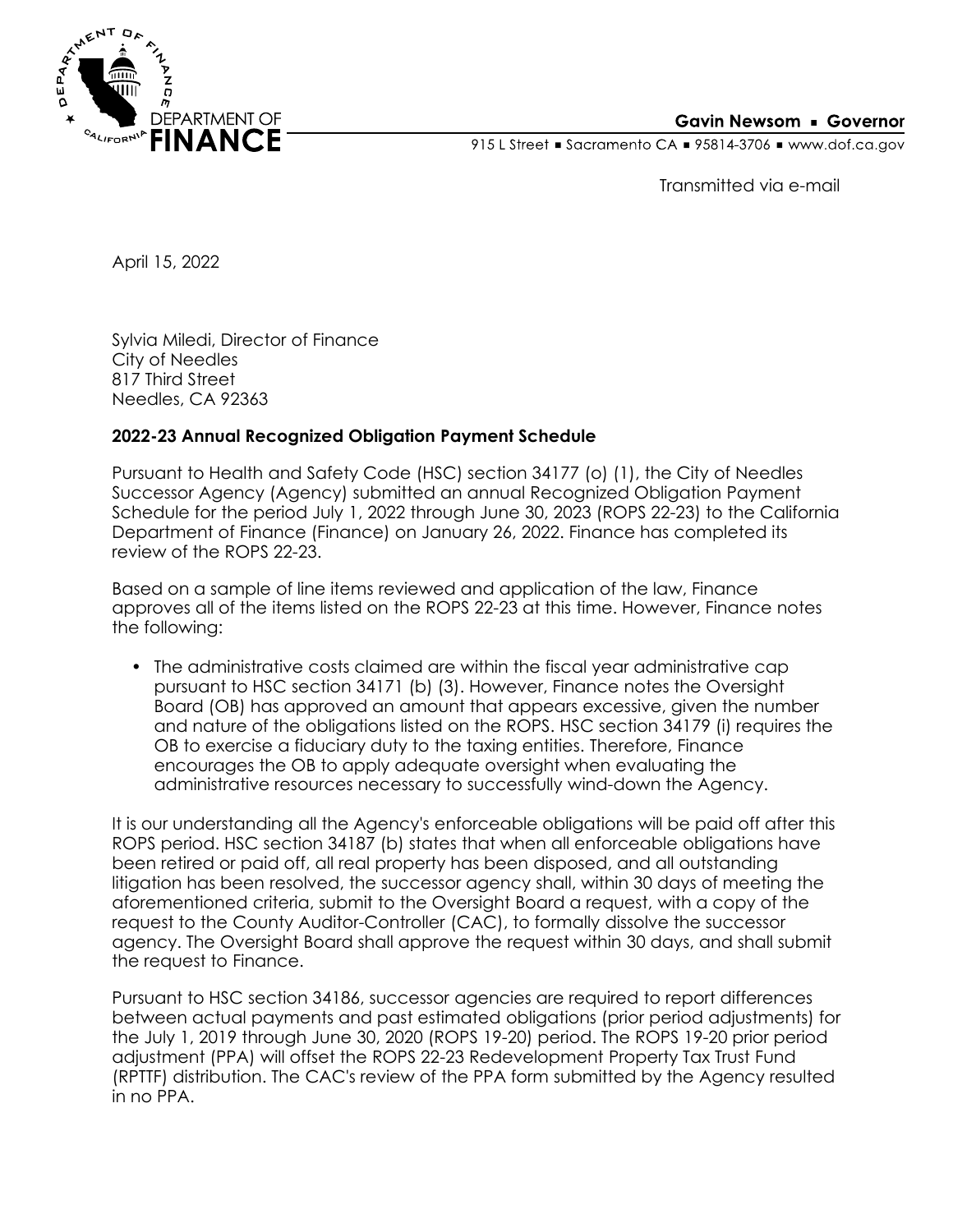Sylvia Miledi April 15, 2022 Page 2

The Agency's maximum approved RPTTF distribution for the reporting period is \$76,233, as summarized in the Approved RPTTF Distribution table (see Attachment).

RPTTF distributions occur biannually, one distribution for the July 1, 2022 through December 31, 2022 period (ROPS A period), and one distribution for the January 1, 2023 through June 30, 2023 period (ROPS B period), based on Finance's approved amounts. Since this determination is for the entire ROPS 22-23 period, the Agency is authorized to receive up to the maximum approved RPTTF through the combined ROPS A and B period distributions.

This is our final determination regarding the obligations listed on the ROPS 22-23. This determination only applies to items when funding was requested for the 12-month period. If a determination by Finance in a previous ROPS is currently the subject of litigation, the item will continue to reflect the determination until the matter is resolved.

The ROPS 22-23 form submitted by the Agency and this determination letter will be posted on our website:

<http://dof.ca.gov/Programs/Redevelopment/ROPS/>

This determination is effective for the ROPS 22-23 period only and should not be conclusively relied upon for future ROPS periods. All items listed on a future ROPS are subject to Finance's review and may be adjusted even if not adjusted on this ROPS or a preceding ROPS. The only exception is for items that have received a Final and Conclusive determination from Finance pursuant to HSC section 34177.5 (i). Finance's review of Final and Conclusive items is limited to confirming the scheduled payments as required by the obligation.

The amount available from the RPTTF is the same as the amount of property tax increment available prior to the enactment of the redevelopment dissolution law. Therefore, as a practical matter, the ability to fund the items on the ROPS with property tax increment is limited to the amount of funding available to the Agency in the RPTTF.

Please direct inquiries to Zuber Tejani, Supervisor, or Michael Barr, Staff, at (916) 322-2985.

Sincerely,

Charyl S. McComick

ENNIFER WHITAKER Program Budget Manager

Linda Santillano, Chief Deputy, Property Tax, San Bernardino County cc: Barbara Dileo, Senior Accountant, City of Needles